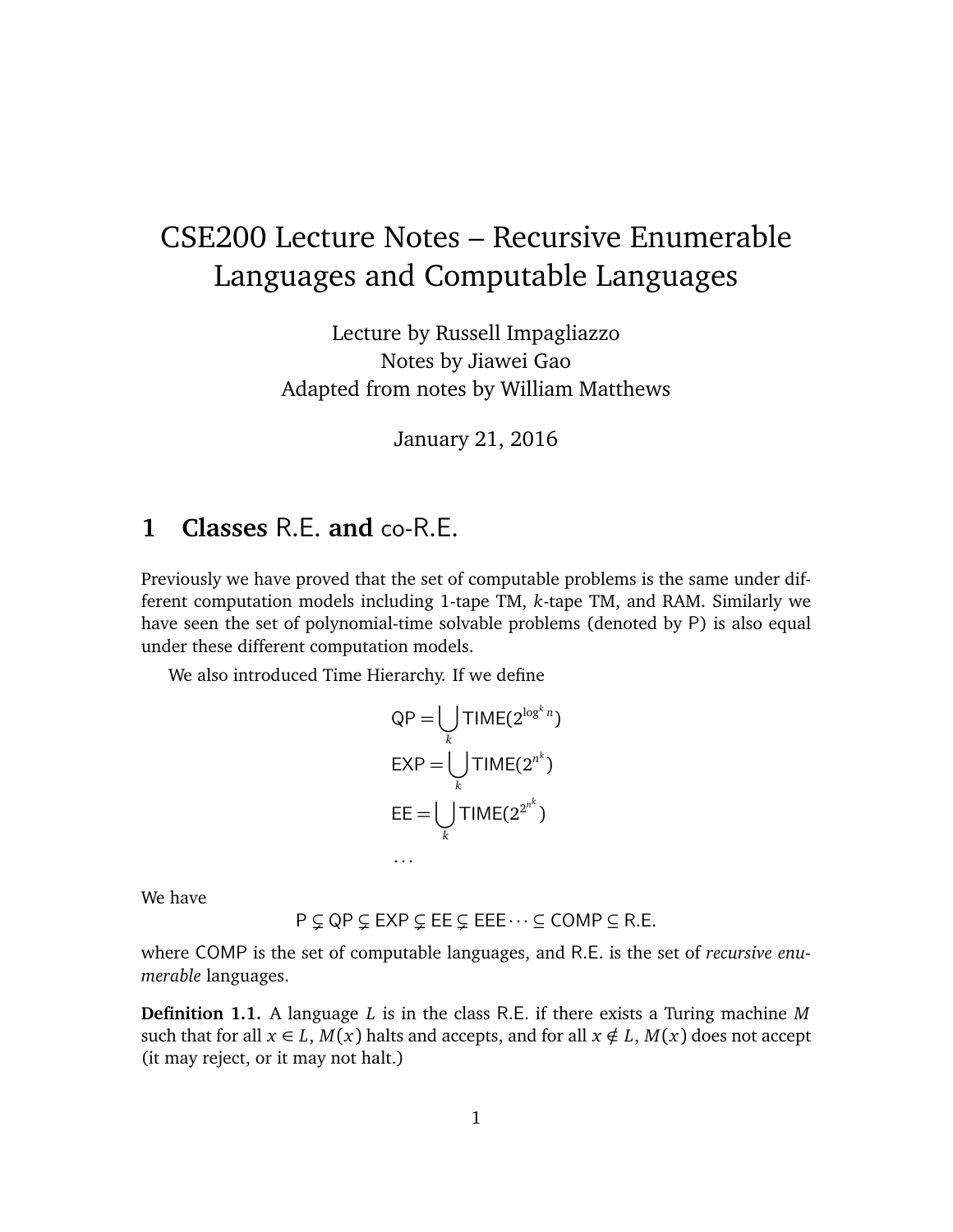Let *HALT* = { $(M, x)$  | *M* eventually halts on *x* }.

**Proposition 1.1.**  $HALT \in R.E.$ .

**Definition 1.2.** A language *L* is in the class co-R.E. if  $\overline{L} = \{x \mid x \notin L\}$  is in R.E..

**Definition 1.3.** A language *L* is in the class COMP (or *recursive*) if there exists a Turing machine *M* such that for all  $x \in L$ , *M* halts and accepts, and for all  $x \notin L$ ,  $M(x)$  halts and rejects.

**Proposition 1.2.** *HALT*  $\notin$  COMP.

**Theorem 1.3.** COMP =  $R.E. \cap co-R.E.$ 

*Proof sketch.* Here we prove one direction: if  $L \in R.E$ . and  $L \in \text{co-R.E.}$  then  $L \in \text{COMP.}$ Let *M*<sub>1</sub> be a TM so that if  $x \in L$ , *M*<sub>1</sub> halts and accepts; if  $x \notin L$ , *M*<sub>1</sub> either rejects or never halts. Let  $M_0$  be a TM so that if  $x \notin L$ ,  $M_0$  halts and accepts; if  $x \in L$ ,  $M_0$  either rejects or never halts.

We run the following algorithm:

- 1.  $T \leftarrow 1$
- 2. While not done, do
	- (a) Run  $M_0$  and  $M_1$  for *T* steps.
	- (b) If  $M_0$  accepts, reject and done.
	- (c) If  $M_1$  accepts, accept and done.
	- (d) *T* ← 2*T*

Each time we simulate both  $M_0$  and  $M_1$  for  $T$  steps. Because either  $M_0$  rejects  $L$  or  $M_1$ accepts *L*, our algorithm will terminate. So *L* is in COMP. П

**Corollary.** *HALT*  $\notin$  co-R.E..

*NOT HALT*, the complement class of *HALT*, is in co-R.E., because *HALT*  $\in$  R.E..

### **1.1 Remarks**

R.E. is analogous to a  $\exists$  quantifier:  $L \in R$ .E. means for some  $L' \in \text{COMP}$ ,

$$
x \in L \Longleftrightarrow, \exists T \ (x, T) \in L'.
$$

co-R.E. is analogous to a  $\forall$  quantifier: *L* ∈ co-R.E. means for some *L'* ∈ COMP,

$$
x \in L \Longleftrightarrow \forall T \ (x, T) \in L'.
$$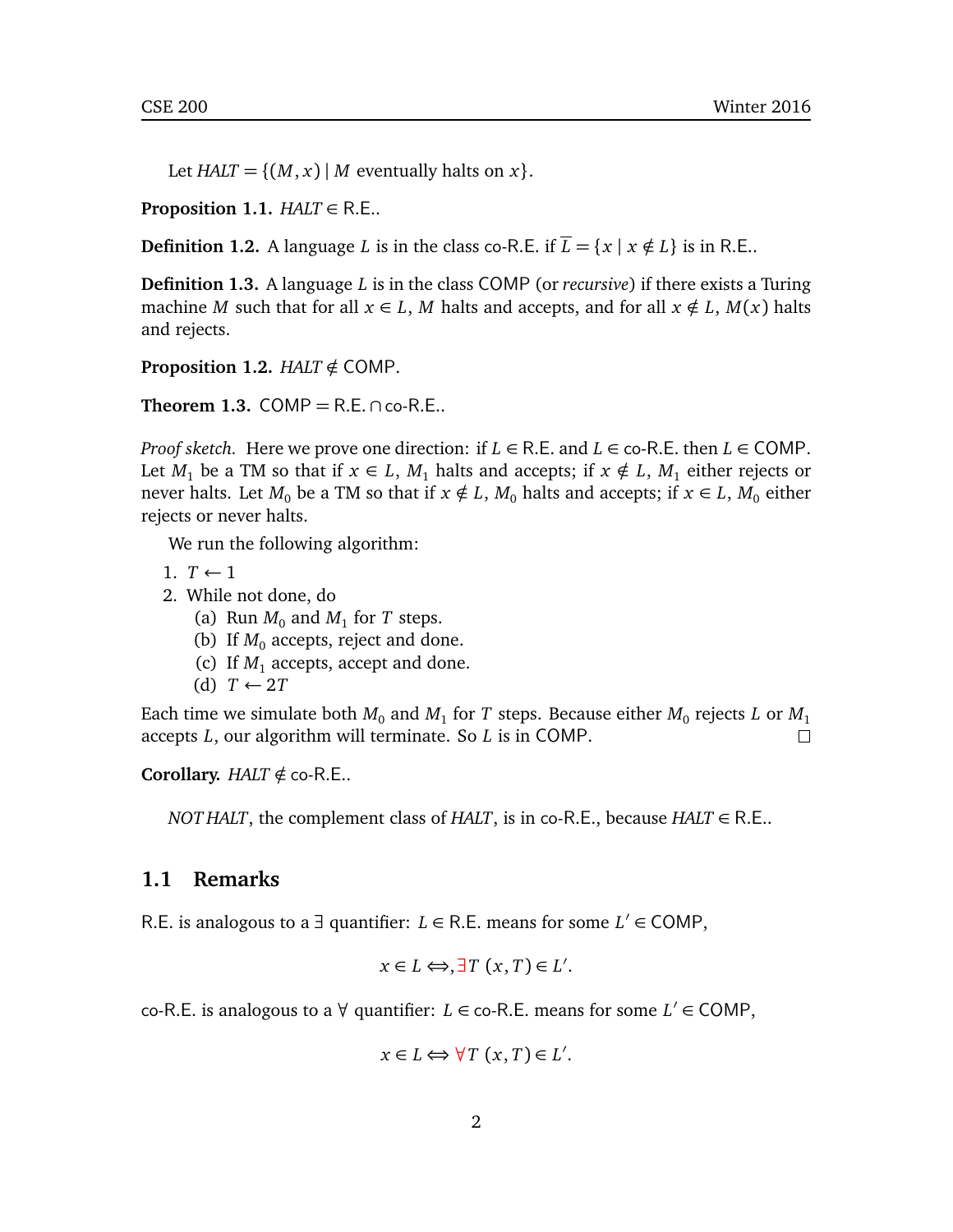The relation between NP and co-NP is similar. NP is the class of languages that accept strings having some ∃ quantified properties, while strings accepted by a co-NP language have some  $\forall$  quantified properties. These classes will be introduced in the future lectures.

*P* ⊆ NP ∩ co-NP. It is open whether P = NP(equivalently P = co-NP), NP = co-NP or  $P = NP \cap co-NP$ .



### **2 Turing Reductions**

Recall that  $HALT = \{(M, x) | M \text{ halts on } x\}$ . We define  $ACCEPT = \{(M, x) | M \text{ eventually accepts } x\}$ . We show that if *HALT*  $\in$  COMP, then *ACCEPT*  $\in$  COMP. If we can decide if  $(M, x) \in$ *HALT*, then we can decide if  $(M, x) \in ACCEPT$  in the following way.

- 1. If  $(M, x) \in HALT$ , then
	- (a) run *M* on *x*.
	- (b) If *M* accepts *x*, then accept, otherwise reject.
- 2. Else reject.

What we have done is a Turing reduction from *ACCEPT* to *HALT*. We say there is a *Turing reduction from language*  $L$  *to language*  $L'$ *, denoted by*  $L \leq_T L'$ *, if there is an* algorithm with a "sub-procedure" for *L* that recognizes *L*.

Example:  $\overline{L} \leq_T L$  (by simply negating the answer from the oracle machine deciding *L*.)

#### **Lemma 2.1.**

1. If  $L \leq_T L'$ , and  $L' \in \text{COMP}$ , then  $L \in \text{COMP}$ . 2.  $L \leq_T L'$ , and  $L' \leq_T L''$ , then  $L \leq_T L''$ .